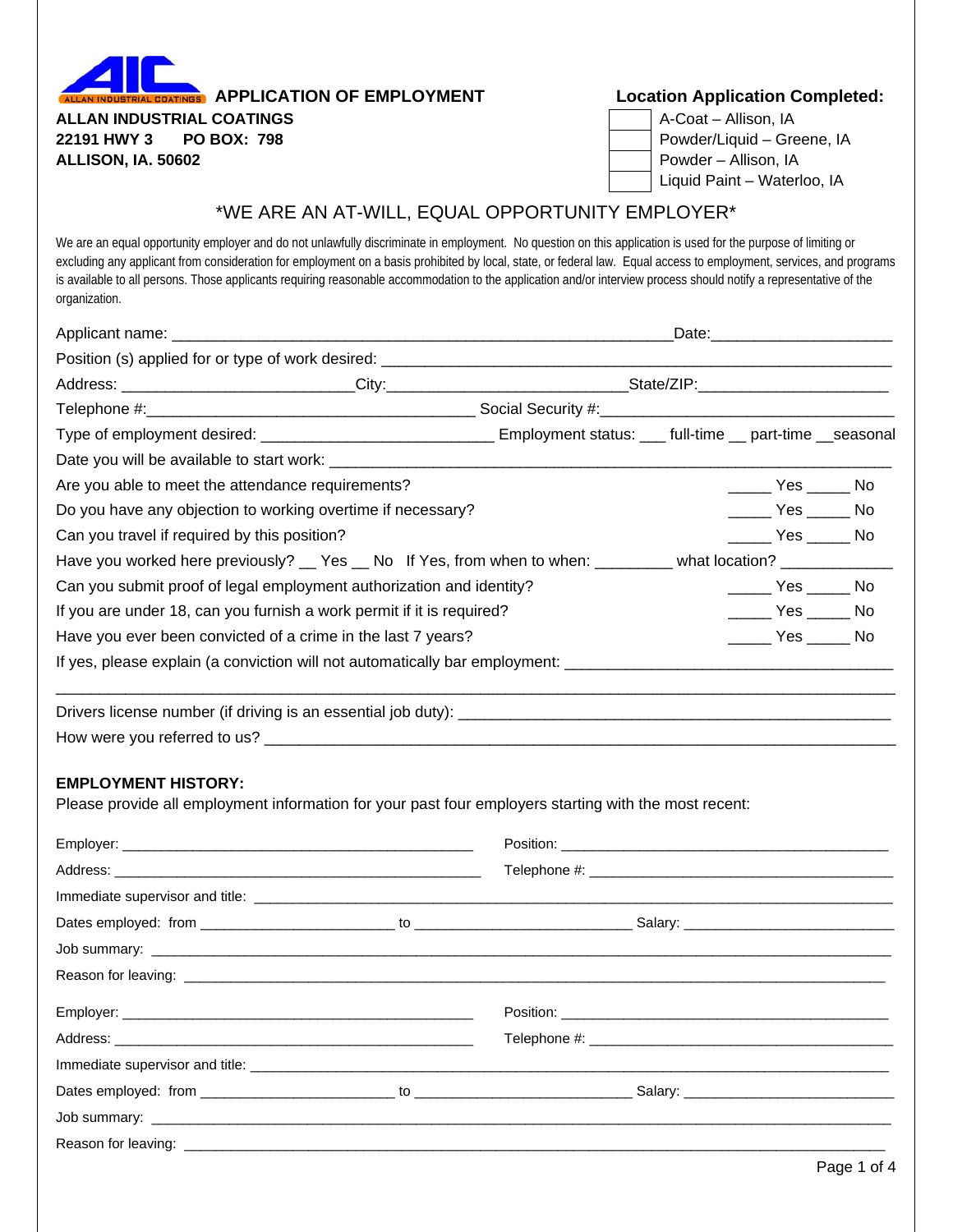|  | <b>APPLICATION OF EMPLOYMENT</b> |
|--|----------------------------------|
|  |                                  |
|  |                                  |
|  |                                  |

**Location Application Completed:** 

| <b>ALLAN INDUSTRIAL COATINGS</b> |  |  |  |
|----------------------------------|--|--|--|
| 22191 HWY 3 PO BOX: 798          |  |  |  |
| <b>ALLISON, IA. 50602</b>        |  |  |  |

| A-Coat - Allison, IA        |
|-----------------------------|
| Powder/Liquid - Greene, IA  |
| Powder - Allison, IA        |
| Liquid Paint - Waterloo, IA |

## \*WE ARE AN AT-WILL, EQUAL OPPORTUNITY EMPLOYER\*

| <b>EMPLOYMENT HISTORY CONTINUED:</b>                                                                                    |                                                                                                             |
|-------------------------------------------------------------------------------------------------------------------------|-------------------------------------------------------------------------------------------------------------|
|                                                                                                                         |                                                                                                             |
|                                                                                                                         |                                                                                                             |
|                                                                                                                         |                                                                                                             |
|                                                                                                                         |                                                                                                             |
|                                                                                                                         |                                                                                                             |
|                                                                                                                         |                                                                                                             |
|                                                                                                                         |                                                                                                             |
|                                                                                                                         |                                                                                                             |
|                                                                                                                         |                                                                                                             |
|                                                                                                                         |                                                                                                             |
|                                                                                                                         |                                                                                                             |
|                                                                                                                         |                                                                                                             |
| Summarize any job-related training, skills, licenses, certificates, and/or other qualifications:                        |                                                                                                             |
| <b>EDUCATIONAL HISTORY:</b><br>List school name and location, years completed, course of study, and any degrees earned: |                                                                                                             |
|                                                                                                                         |                                                                                                             |
|                                                                                                                         |                                                                                                             |
| <b>REFERENCES:</b>                                                                                                      | List 3 references names, telephone numbers, and years known (please do not include relatives or employers): |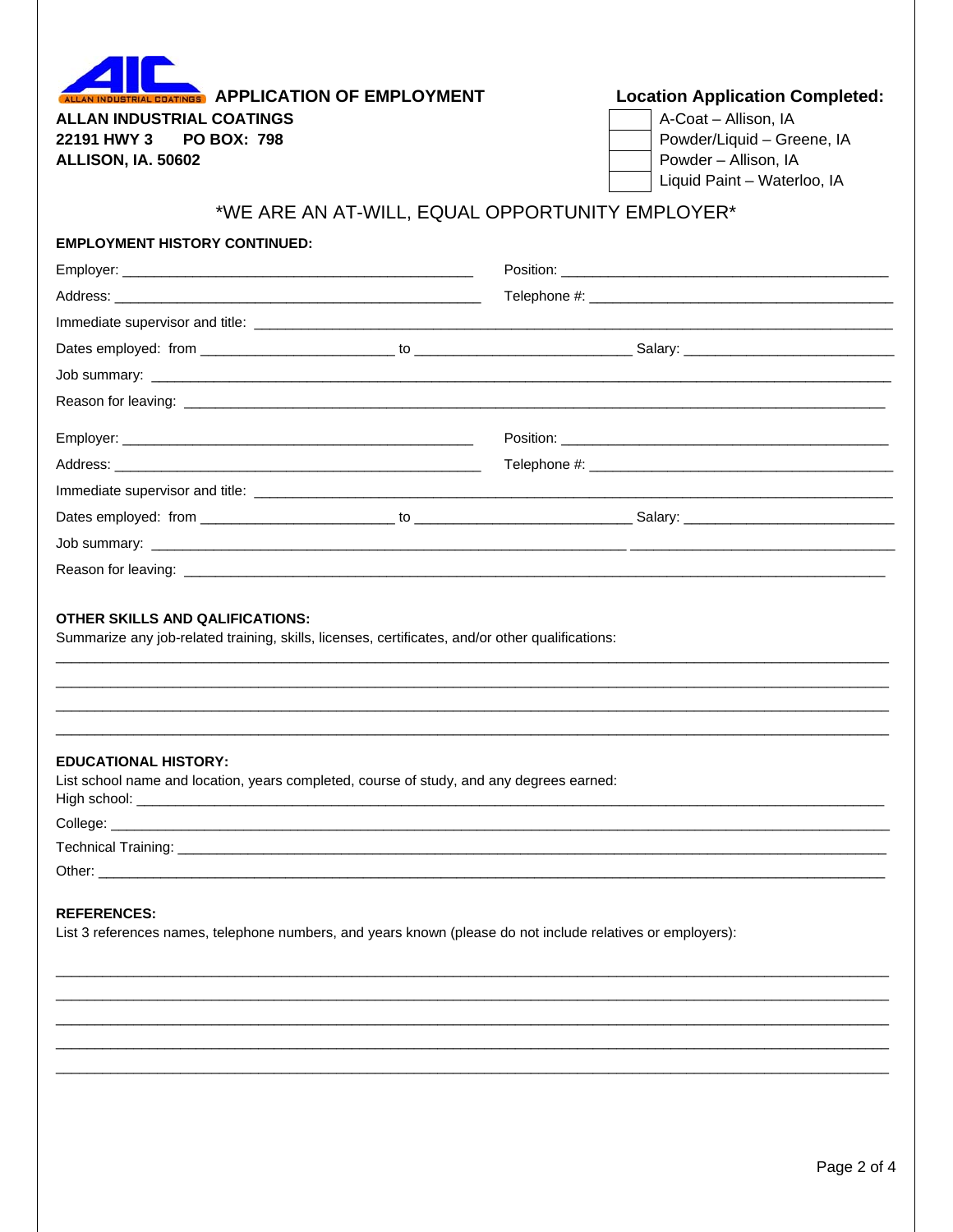**APPLICATION OF EMPLOYMENT Location Application Completed: ALLAN INDUSTRIAL COATINGS** 

## 22191 HWY 3 PO BOX: 798 **ALLISON, IA. 50602**

| A-Coat - Allison, IA        |
|-----------------------------|
| Powder/Liquid - Greene, IA  |
| Powder - Allison, IA        |
| Liquid Paint - Waterloo, IA |

# \*WE ARE AN AT-WILL, EQUAL OPPORTUNITY EMPLOYER\*

I hereby authorize the potential employer to contact, obtain, and verify the accuracy of information contained in this application from all previous employers, educational institutions, and references. I also hereby release from liability the potential employer and its representatives for seeking, gathering, and using such information to make employment decisions and all other persons or organizations for providing such information.

I understand that any misrepresentation or material omission made by me on this application will be sufficient cause for cancellation of this application or immediate termination of employment if I am employed, whenever it may be discovered.

If I am employed, I acknowledge that there is no specified length of employment and that this application does not constitute an agreement or contract for employment. Accordingly, either I or the employer can terminate the relationship at will, with or without cause, at any time, so long as there is no violation of applicable federal or state law.

I understand that it is the policy of this organization not to refuse to hire or otherwise discriminate against a qualified individual with a disability because of that persons need for a reasonable accommodation as required by the ADA.

I also understand that if I am employed, I will be required to provide satisfactory proof of identity and legal work authorization within three days of being hired. Failure to submit such proof within the required time shall result in immediate termination of employment.

 $\Box$  . The contribution of the contribution of the contribution of the contribution of the contribution of the contribution of the contribution of the contribution of the contribution of the contribution of the contributi

I represent and warrant that I have read and fully understand the foregoing, and that I seek employment under these conditions.

Applicant Signature: Date: Date: Date: Date: Date: Date: Date: Date: Date: Date: Date: Date: Date: Date: Date: Date: Date: Date: Date: Date: Date: Date: Date: Date: Date: Date: Date: Date: Date: Date: Date: Date: Date: Dat